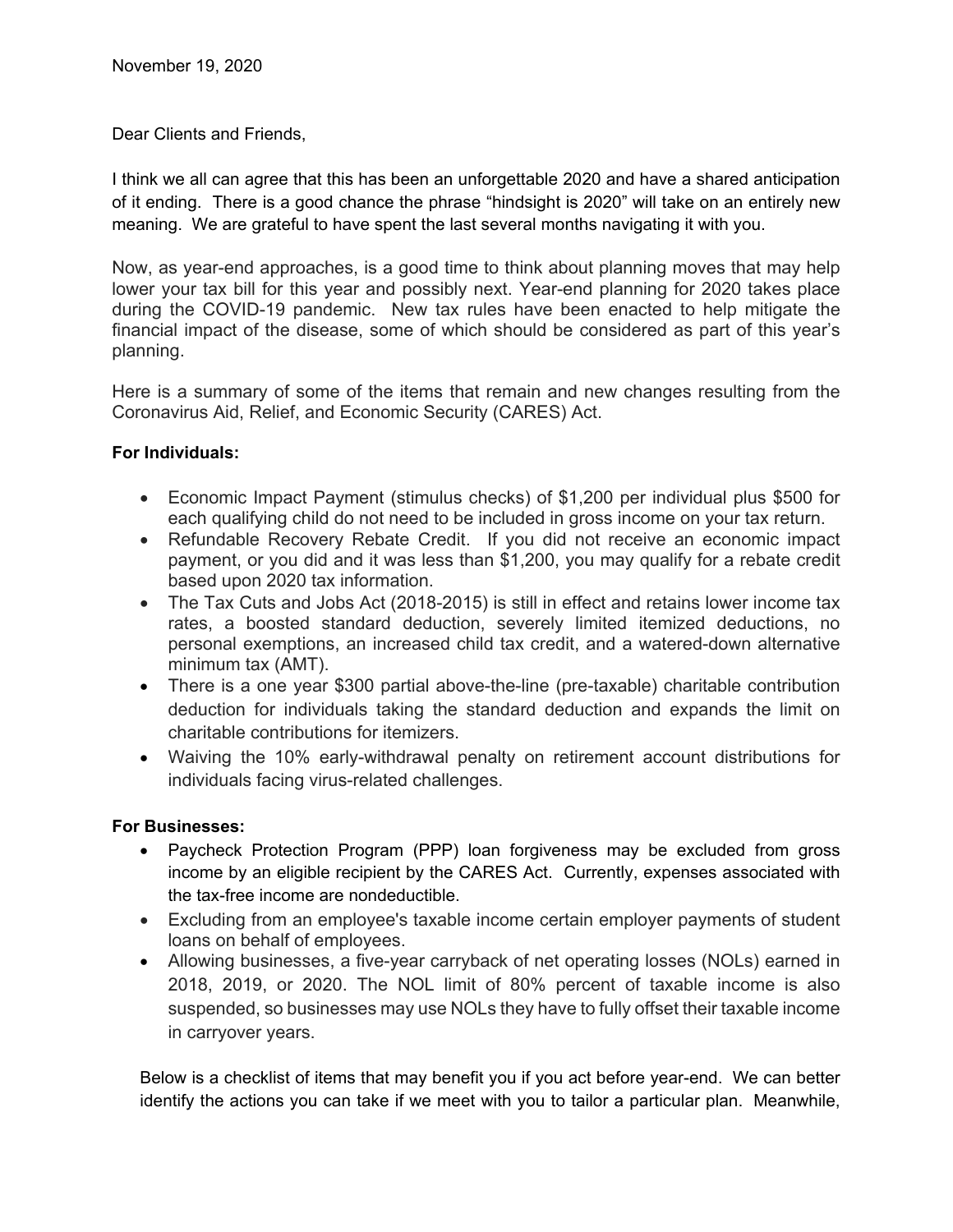please review the following list. Contact us at your earliest convenience so that we can advise you on which tax-saving moves to make.

### **Year-End Tax Planning Moves for Individuals**

### **Economic Impact Payments**

Your EIP payment was based upon 2019 (or 2018) tax return information, it is considered an advance refund of 2020 taxes, with some exceptions. An EIP is not taxable income to you and it will not reduce the amount of your refund or increase the amount owed on your 2020 tax return. If you received too large of an EIP (e.g., you had income below the phase-out threshold in 2019, but above the threshold in 2020), you will not be required to return the excess amount.

### **Recovery Rebate Credit**

For 2020, if you did not receive an Economic Impact Payment you may be allowed a refundable income tax credit of \$1,200 (\$2,400 for joint filers) plus \$500 for each qualifying child under age 17 ("recovery rebate credit"). The credit is reduced by 5% of the amount by which the taxpayer's 2020 adjusted gross income exceeds \$75,000 (\$150,000 for joint filers; \$112,500 for heads of household), but not below zero.

 **\$300 Above-the-Line Deduction for Cash Charitable Contributions**. You may claim a \$300 above-the-line deduction for cash charitable contributions on top of your standard deduction; and the percentage limit on charitable contributions has been raised from 60% of modified adjusted gross income (MAGI) to 100%.

#### **Surtax on Unearned Income for Higher Income Earners**  The surtax is 3.8% of the lesser of:

(1) Net Investment Income (NII) (eg – bonds, stocks, mutual funds, etc.)

or

(2) The excess of modified adjusted gross income (MAGI) over a threshold amount (\$250,000 for joint filers or surviving spouses, \$125,000 for a married individual filing a separate return, and \$200,000 in any other case).

Some taxpayers should consider ways to minimize (e.g. - through deferral) additional NII for the balance of the year, others should try to see if they can reduce MAGI other than NII, and other individuals will need to consider ways to minimize both NII and other types of MAGI.

# **An additional Medicare Tax for Higher-Income Earners**

This applies to individuals for whom the sum of their wages received with respect to employment and their self-employment income is in excess of \$250,000 for joint filers, \$125,000 for married couples filing separately, and \$200,000 in any other case.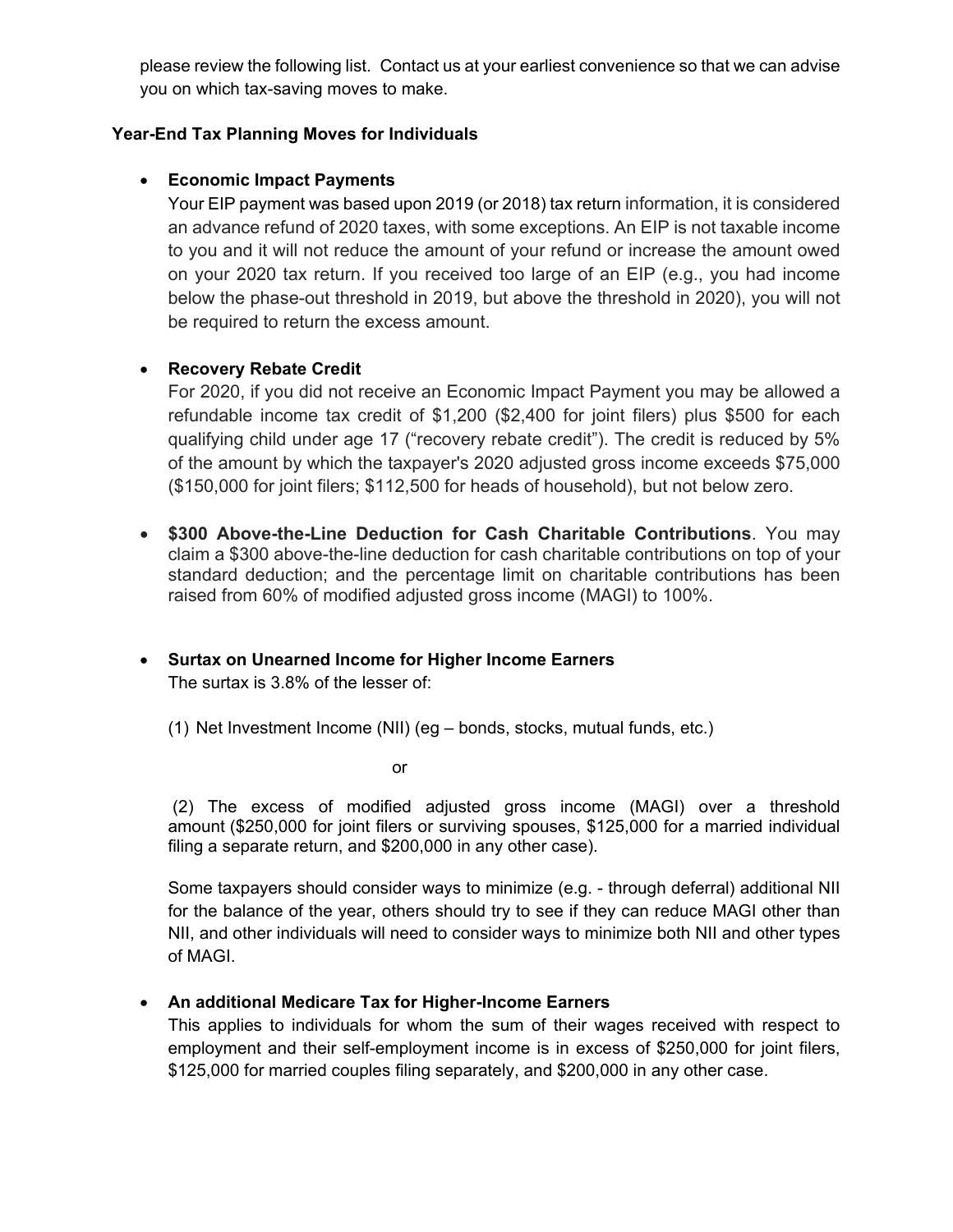Employers must withhold the additional Medicare tax from wages in excess of \$200,000 regardless of filing status or other income.

Self-employed persons must take it into account in figuring estimated tax.

There could be situations where an employee may need to have more withheld toward the end of the year to cover the tax. For example, if you earn \$200,000 from one employer during the first half of the year and a like amount from another employer during the balance of the year, you would owe the additional Medicare tax, but there would be no withholding by either employer for the additional Medicare tax since wages from each employer don't exceed \$200,000.

### **Long-term Capital Gain**

Long term capital gain from sales of assets held for over one year is taxed at 0%, 15% or 20%, depending on your taxable income. The 0% rate generally applies to the excess of long-term capital gain over any short-term capital loss to the extent that it, when added to regular taxable income, is not more than the "maximum zero rate amount" (e.g. - \$78,750 for a married couple).

### **Postpone income until 2021 and accelerate deductions into 2020**

Deferring income and accelerating deduction may enable you to claim larger deductions, credits, and other tax breaks for 2020 that are phased out over varying levels of adjusted gross income (AGI). These include deductible IRA contributions, child tax credits, higher education tax credits, and deductions for student loan interest. Postponing income is also desirable for those of you who anticipate being in a lower tax bracket next year due to changed financial circumstances.

#### **Roth IRA**

If you believe a Roth IRA is better than a traditional IRA consider converting traditional-IRA money invested in beaten-down stocks (or mutual funds) into a Roth IRA if eligible to do so. Keep in mind, however, that such a conversion will increase your AGI for 2020 and possibly reduce tax breaks.

As a reminder, a Roth IRA is one in which you fund with after-tax dollars. As a result, your money grows tax free and remains tax free when you withdraw in retirement.

#### **Payroll Bonuses**

If you have a bonus coming your way at the end of 2020, it may be of benefit to have your employer defer it until 2021. This change could lower, as well as defer your tax.

#### **Itemized Deductions**

Similar to last year, if you routinely claimed itemized deductions you were no longer able to do so on your Federal return. That is because the basic standard deduction was increased. For the 2020 tax year, it is as follows:

- o \$24,800 for joint filers,
- $\circ$  \$12,400 for singles,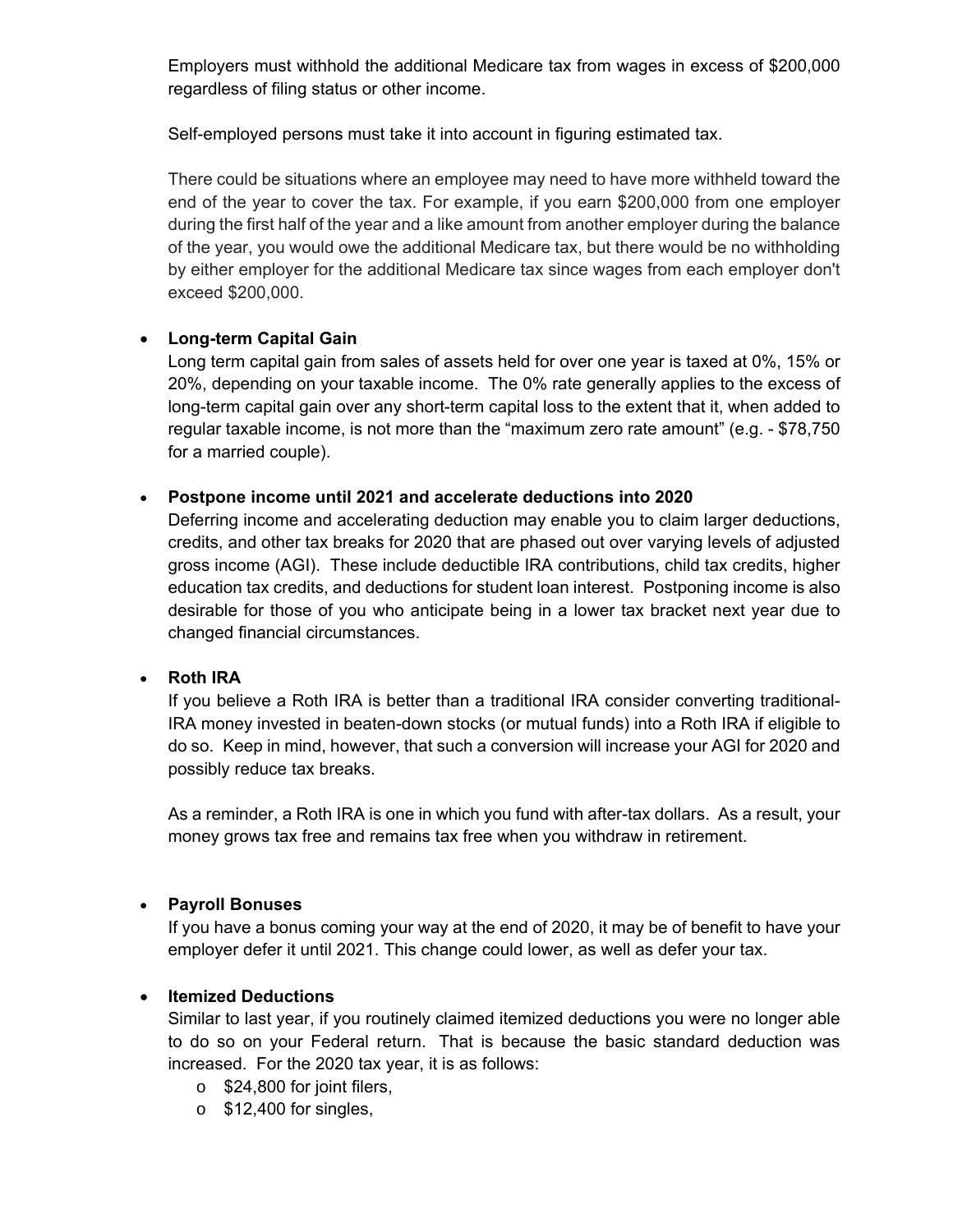- o \$18,650 for heads of household
- o \$12,400 for married filing separately

Many itemized deductions remain either cut back or abolished. For example:

(1) No more than \$10,000 of state and local taxes may be deducted.

(2) Miscellaneous itemized deductions (eg – investment advisory fees) and unreimbursed employee expenses are no longer deductible.

(3) Personal casualty and theft losses are deductible only if they're attributable to a federally declared disaster and only to the extent the \$100-per-casualty and 10%-of-AGI limits are met.

You can still itemize medical expenses to the extent they exceed 10% of your adjusted gross income, state and local taxes up to \$10,000, your charitable contributions, and interest deductions on a restricted amount of qualifying residence debt. But, payments of those items will not save taxes if they do not cumulatively exceed the new, higher standard deduction.

For those filing Oregon returns, itemizing is still beneficial to many. Be sure to still hang on to required documentation to support your itemized deductions.

#### **Here are some possibly strategies to help with these limitations that remain in effect.**

- $\circ$  Some of you may be able to work around these deduction restrictions by applying a bunching strategy to pull or push discretionary medical expenses and charitable contributions into the year where they will do some tax good. For example, if you will be able to itemize deductions this year but not next will benefit by making two years' worth of charitable contributions this year, instead of spreading out donations over 2020 and 2021. The COVID-related increase for 2020 in the income-based charitable deduction limit for cash contributions from 60% to 100% of MAGI assists in this bunching strategy, especially for higher income individuals with the means and disposition to make large charitable contributions.
- $\circ$  Consider using a credit card to pay deductible expenses before the end of the year. Doing so will increase your 2020 deductions even if you don't pay your credit card bill until after the end of the year.
- o If you expect to owe state and local income taxes when you file your return next year and you will be itemizing in 2020, consider asking your employer to increase withholding of state and local taxes (or pay estimated tax payments of state and local taxes) before year-end to pull the deduction of those taxes into 2020. But remember that state and local tax deductions are limited to \$10,000 per year, so this strategy is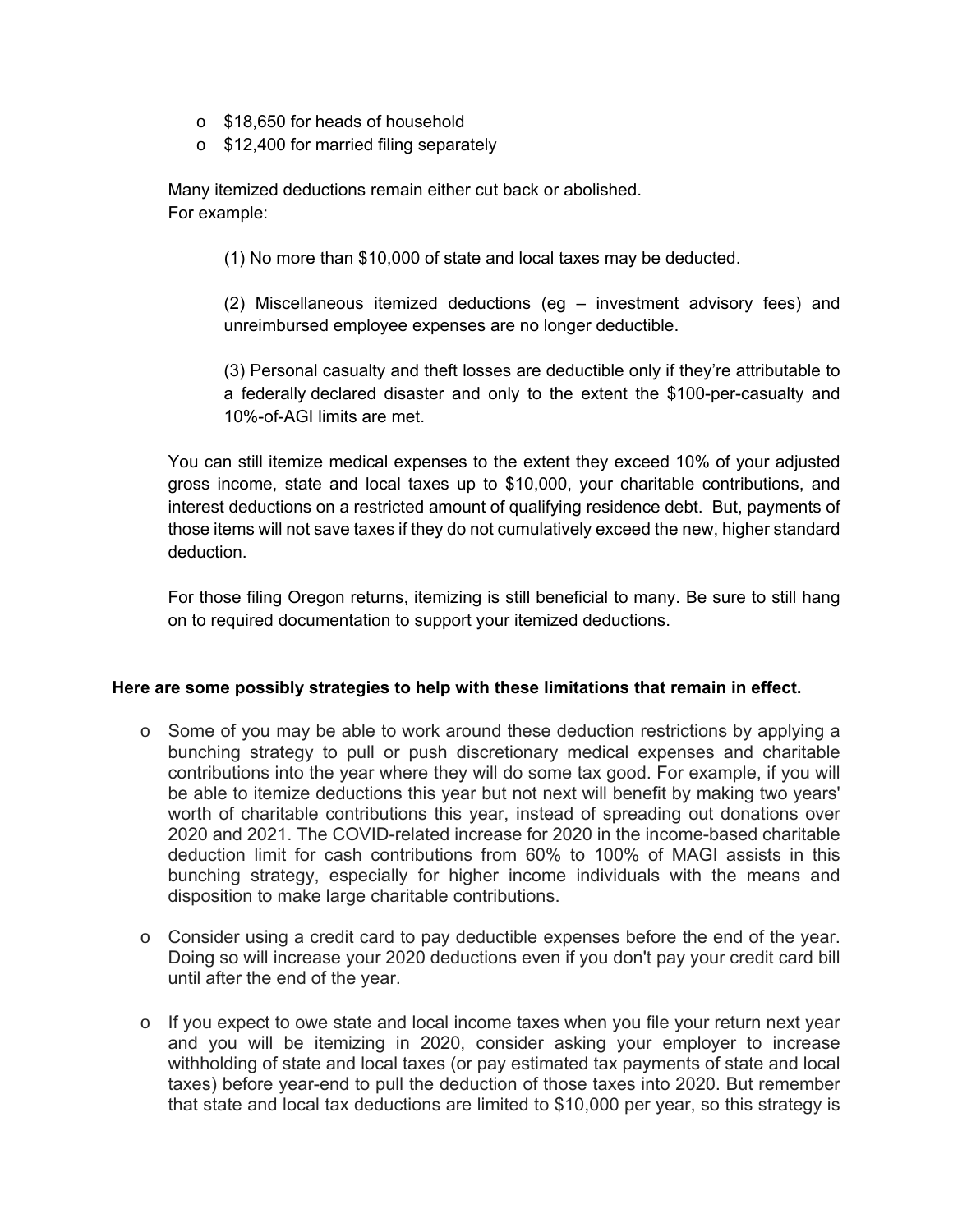not good to the extent it causes your 2020 state and local tax payments to exceed \$10,000.

o Required minimum distributions (RMDs) that usually must be taken from an IRA or 401(k) plan (or other employer-sponsored retirement plan) have been waived for 2020. This includes RMDs that would have been required by April 1 if you hit age 70½ during 2019 (and for non-5% company owners over age 70½ who retired during 2019 after having deferred taking RMDs until April 1 following their year of retirement). So, if you don't have a financial need to take a distribution in 2020, you don't have to. Note that because of a recent law change, plan participants who turn 70½ in 2020 or later needn't take required distributions for any year before the year in which they reach age 72.

If you are age 70½ or older by the end of 2020, have traditional IRAs, and especially if you are unable to itemize your deductions, consider making 2020 charitable donations via qualified charitable distributions from your IRAs. These distributions are made directly to charities from your IRAs, and the amount of the contribution is neither included in your gross income nor deductible on Schedule A, Form 1040. However, you are still entitled to claim the entire standard deduction. (Previously, those who reached reach age 70½ during a year weren't permitted to make contributions to a traditional IRA for that year or any later year. While that restriction no longer applies, the qualified charitable distribution amount must be reduced by contributions to an IRA that were deducted for any year in which the contributor was age 70½ or older, unless a previous qualified charitable distribution exclusion was reduced by that post-age 70½ contribution.)

- $\circ$  If you are younger than age 70 $\frac{1}{2}$  at the end of 2020, you anticipate that you will not itemize your deductions in later years when you are 70½ or older, and you don't now have any traditional IRAs, establish and contribute as much as you can to one or more traditional IRAs in 2020. If these circumstances apply to you, except that you already have one or more traditional IRAs, make maximum contributions to one or more traditional IRAs in 2020. Then, in the year you reach age 70½, make your charitable donations by way of qualified charitable distributions from your IRA. Doing this will allow you, in effect, to convert nondeductible charitable contributions that you make in the year you turn 70½ and later years, into deductible-in-2020 IRA contributions and reductions of gross income from later year distributions from the IRAs.
- o Take an eligible rollover distribution from a qualified retirement plan before the end of 2020 if you are facing a penalty for underpayment of estimated tax and having your employer increase your withholding is unavailable or won't sufficiently address the problem. Income tax will be withheld from the distribution and will be applied toward the taxes owed for 2020. You can then timely roll over the gross amount of the distribution, i.e., the net amount you received plus the amount of withheld tax, to a traditional IRA. No part of the distribution will be includible in income for 2020, but the withheld tax will be applied pro rata over the full 2020 tax year to reduce previous underpayments of estimated tax.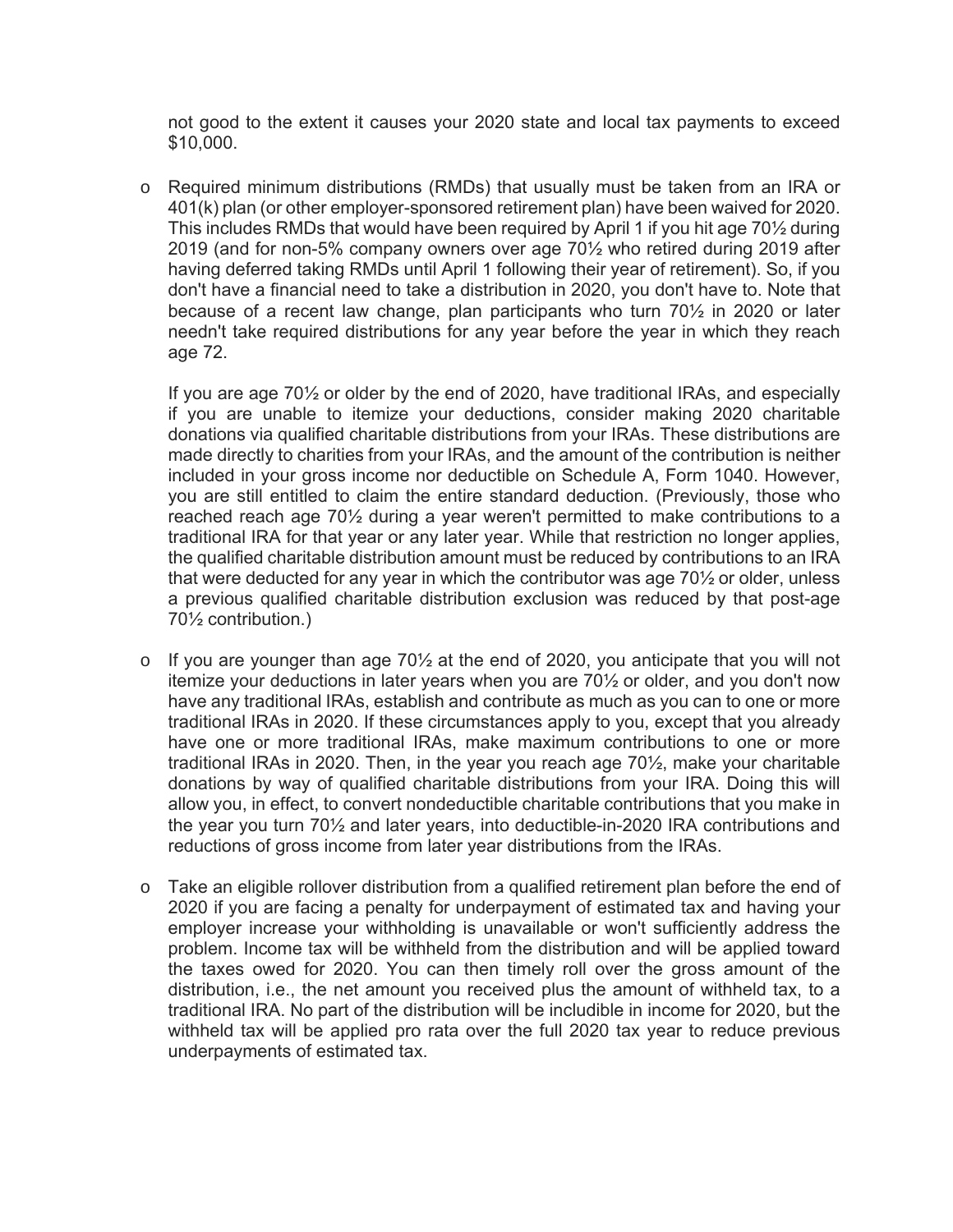- $\circ$  Consider increasing the amount you set aside for next year in your employer's health flexible spending account (FSA) if you set aside too little for this year and anticipate similar medical costs next year.
- $\circ$  If you become eligible in December of 2020 to make health savings account (HSA) contributions, you can make a full year's worth of deductible HSA contributions for 2020.
- o Make gifts sheltered by the annual gift tax exclusion before the end of the year if doing so may save gift and estate taxes. The exclusion applies to gifts of up to \$15,000 made in 2020 to each of an unlimited number of individuals. You cannot carry over unused exclusions from one year to the next. Such transfers may save family income taxes where income-earning property is given to family members in lower income tax brackets who are not subject to the kiddie tax.
- o If you were in federally declared disaster area, and you suffered uninsured or unreimbursed disaster-related losses, keep in mind you can choose to claim them either on the return for the year the loss occurred (in this instance, the 2020 return normally filed next year), or on the return for the prior year (2019), generating a quicker refund.
- o If you were in a federally declared disaster area, you may want to settle an insurance or damage claim in 2020 in order to maximize your casualty loss deduction this year.

#### **Year-End Tax-Planning Moves for Businesses & Business Owners**

#### **Paycheck Protection Program (PPP) Loan Forgiveness**

For Federal purposes, PPP loan forgiveness may be excluded from gross income under the Coronavirus Aid, Relief, and Economic Security (CARES) Act. However, in May, the IRS released Notice 20-32 stating that expenses associated with the tax-free income are nondeductible. While the IRS guidance does not appear to align with Congress' original intent, there is nothing in law yet to rectify it. Most borrowers are not likely to receive final forgiveness until 2021. This leaves some uncertainly about claiming deduction of expenses in 2020. As we receive additional guidance, we will be sure to update you.

#### **Qualified Business Income (QBI)**

Taxpayers other than corporations may be entitled to a deduction of up to 20% of their qualified business income (QBI).

For 2020, if taxable income exceeds \$326,600 for a married couple filing jointly, \$163,300 for singles, marrieds filing separately, and heads of household, the deduction may be limited based on whether you are engaged in a service-type trade or business (such as law, accounting, health, or consulting), the amount of W-2 wages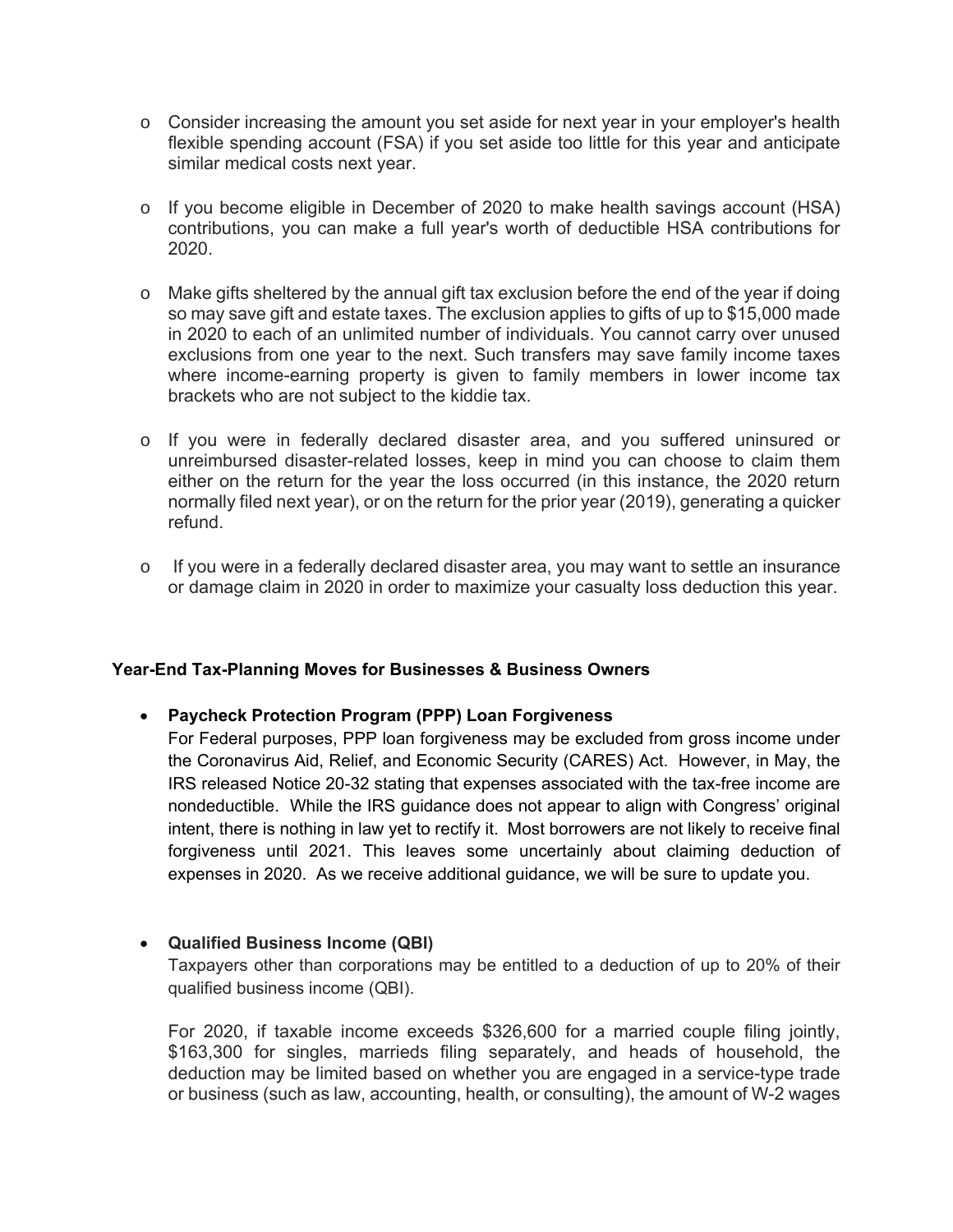paid by the trade or business, and/or the unadjusted basis of qualified property (such as machinery and equipment) held by the trade or business. The limitations are phased in; for example, the phase-in applies to joint filers with taxable income between \$326,600 and \$426,600, and to all other filers with taxable income between \$163,300 and \$213,300.

You may be able to achieve significant savings with respect to this deduction, by deferring income or accelerating deductions so as to come under the dollar thresholds (or be subject to a smaller phaseout of the deduction) for 2020. Depending on their business model, taxpayers also may be able increase the new deduction by increasing W-2 wages before year-end. The rules are quite complex, so don't make a move in this area without consulting your tax adviser.

#### **Cash Method of Accounting**

More small businesses are able to use the cash (as opposed to accrual) method of accounting in than were allowed to do so in earlier years. To qualify as a small business a taxpayer must, among other things, satisfy a gross receipts test. For 2020, the gross-receipts test is satisfied if, during a three-year testing period, average annual gross receipts don't exceed \$26 million (the dollar amount was \$25 million for 2018, and for earlier years it was \$1 million for most businesses). Cash method taxpayers may find it a lot easier to shift income, for example by holding off billings till next year or by accelerating expenses, for example, paying bills early or by making certain prepayments.

#### **• Business Property Expensing**

Businesses should consider making expenditures that qualify for the liberalized business property expensing option. For tax years beginning in 2020, the expensing limit is \$1,040,000, and the investment ceiling limit is \$2,590,000. Expensing is generally available for most depreciable property (other than buildings) and off-theshelf computer software. It is also available for qualified improvement property (generally, any interior improvement to a building's interior, but not for enlargement of a building, elevators or escalators, or the internal structural framework), for roofs, and for HVAC, fire protection, alarm, and security systems. The generous dollar ceilings mean that many small and medium sized businesses that make timely purchases will be able to currently deduct most if not all their outlays for machinery and equipment. What's more, the expensing deduction is not prorated for the time that the asset is in service during the year. The fact that the expensing deduction may be claimed in full (if you are otherwise eligible to take it) regardless of how long the property is in service during the year can be a potent tool for year-end tax planning. Thus, property acquired and placed in service in the last days of 2020, rather than at the beginning of 2021, can result in a full expensing deduction for 2020.

#### **•** Bonus Depreciation

Businesses also can claim a 100% bonus first year depreciation deduction for machinery and equipment bought used (with some exceptions) or new if purchased